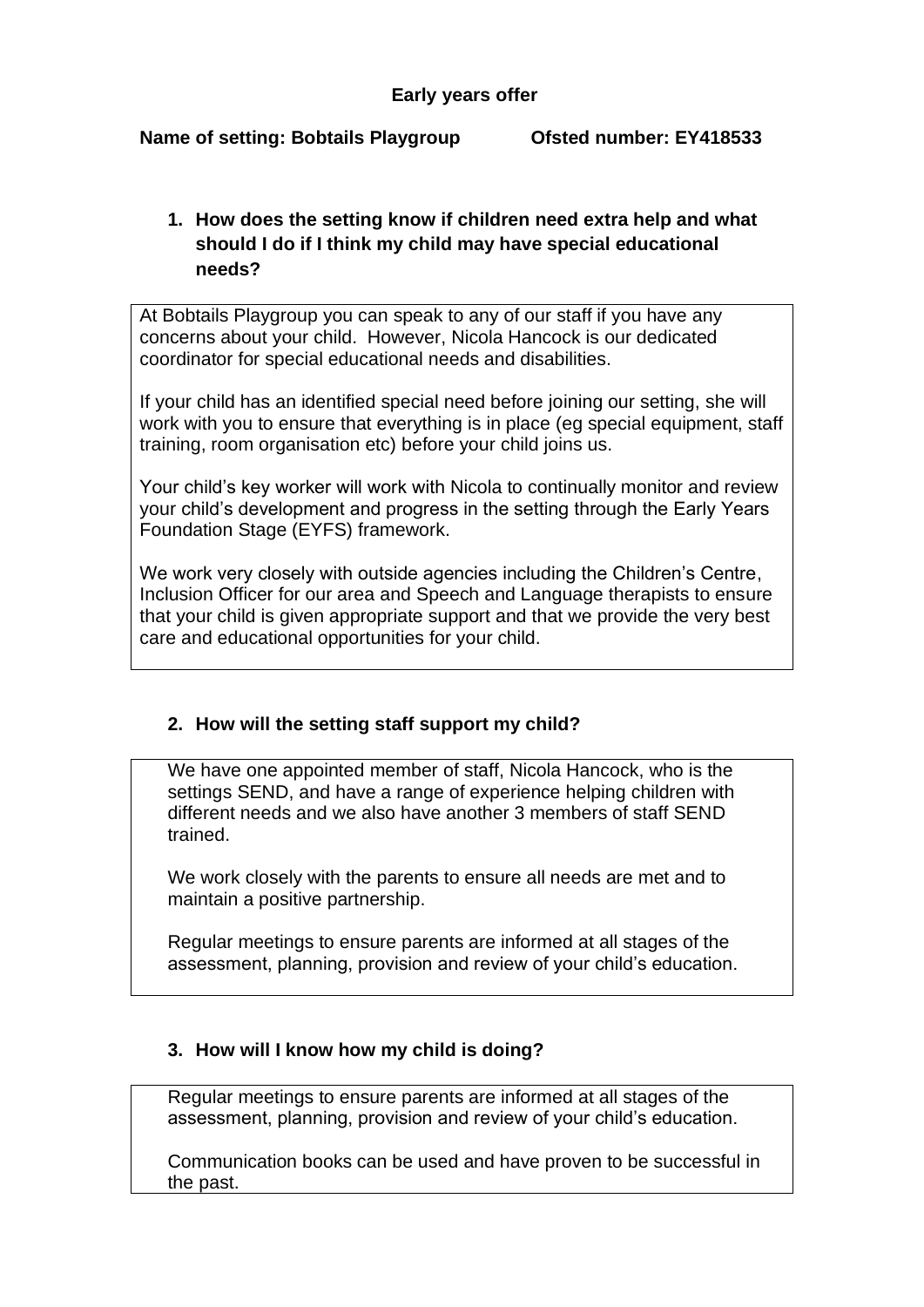You are always welcome to discuss your child's progress informally at the setting or by telephone.

We will also review progress with you via their learning journals and parent consultations.

Please also feel free to speak to your child's key worker or SEND at the end of any session.

## **4. How will the learning and development provision be matched to my child's needs?**

Through the EYFS we will observe and assess your child and then plan their learning and development around our observations.

We will follow advise from other professionals on how to support your child's particular needs and the SEND will ensure that the staff are given the support to help with your child's learning.

### **5. What support will there be for my child's overall wellbeing?**

We will involve other professionals (e.g. speech and language therapists) to ensure that we support your child in all areas of development.

We are fully equipped with changing tables, child friendly toilets and potties etc.

There is a strong emphasis on providing a caring environment.

If your child has and specific medical needs our staff will undergo training. e.g. epi pen training and we will administer any medication prescribed by a hospital paediatrician or GP.

We provide parents with information on sources of independent advise and support.

All staff have a positive approach to all children's individual learning and development and are sensitive to their needs.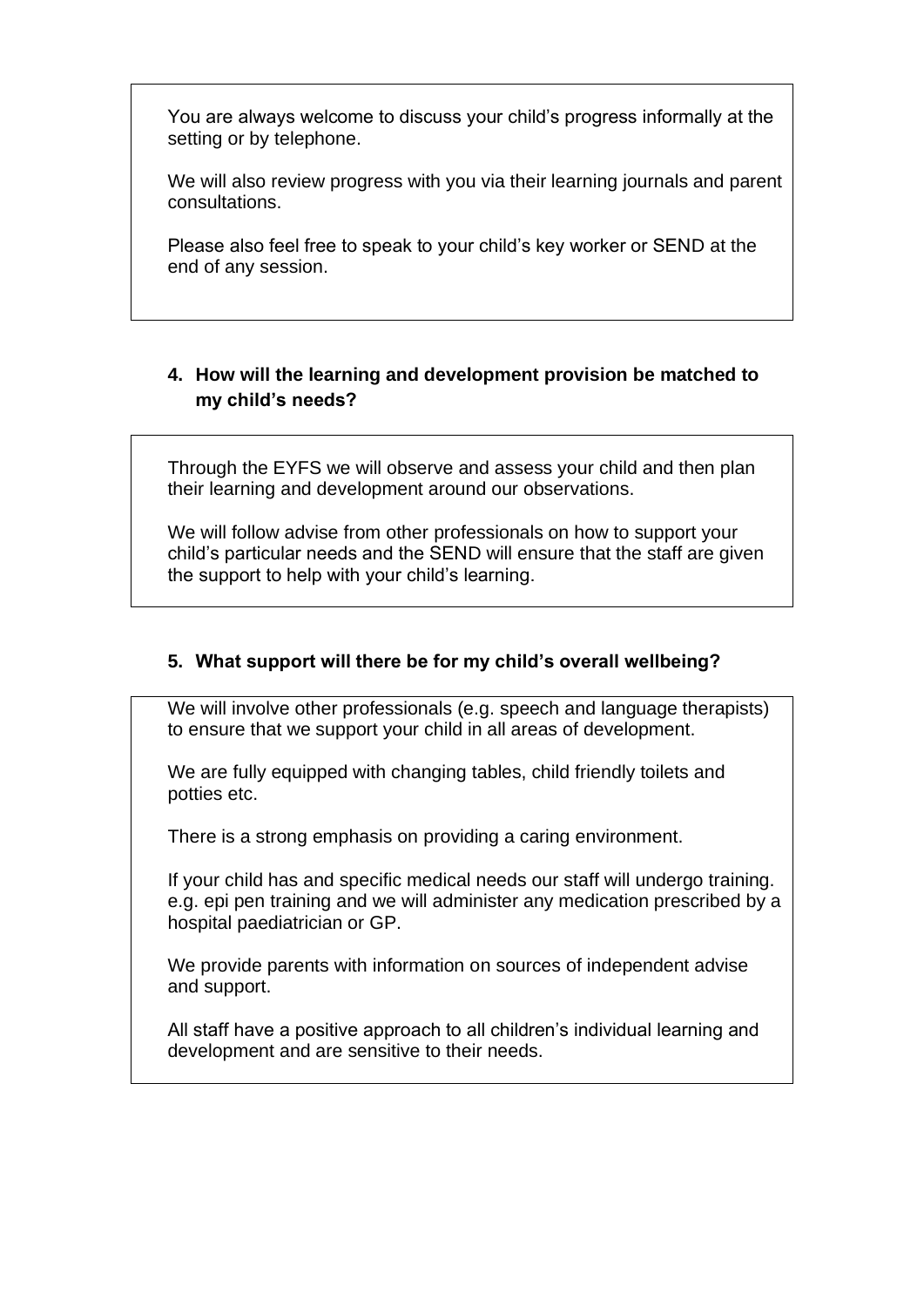### **6. What specialist services and expertise are available at or accessed by the setting?**

Our SEND staff are current and very enthusiastic. They attend all SEND training on a regular basis to keep up to date with new initiatives and new policies.

We have a good relationship with the inclusion officer's local to our area and very good link with the Children's Centre.

We also have a good relationship with all the local feeder schools and this will make the process of moving to a new setting much easier for your child.

### **7. What training and/or experience do the staff, supporting children with SEND, have?**

All staff have experience working with children with special needs.

The majority of staff have attended Makaton sign language courses and we have signs and symbols around the pre-school, so we can look up signs to support individual children.

We use a now and next board to help your child choose activities and support their session.

We are in the process of Pecs training.

# **8. How will my child be included in activities outside the setting?**

If we have any trips organised all parents are required to accompany their child.

### **9. How will I be involved in discussions about and planning for my child's learning and development?**

Your child's keyworker will be available to discuss your child's needs however, it may be necessary to arrange a team around the family meeting.

If outside professionals come in to see your child we try to organise a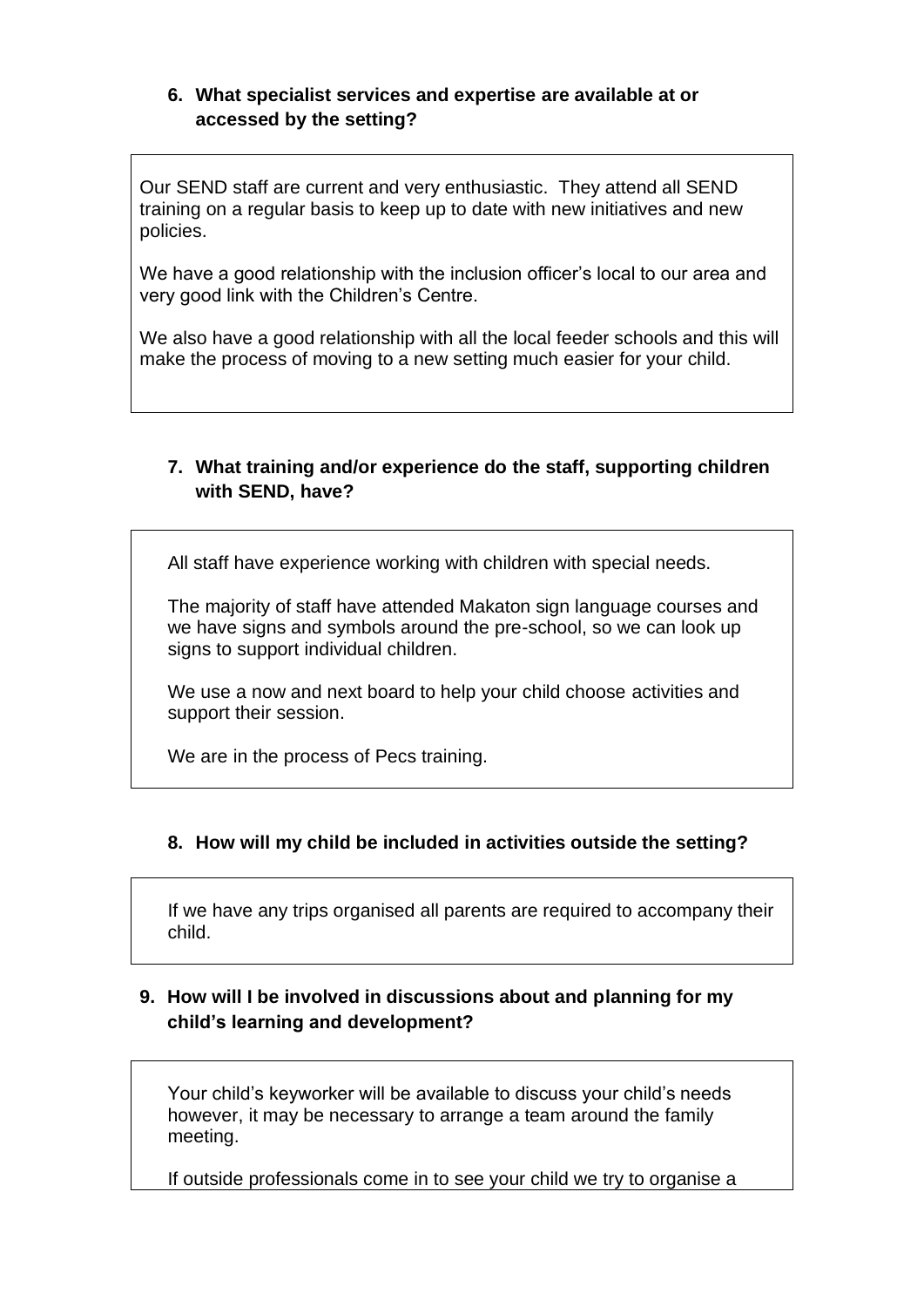meeting at the end of that visit for a brief discussion.

Parent's consent is always obtained before we refer to any outside agencies.

We work closely with the parents of children with special educational needs to create and maintain a positive partnership.

## **10.How accessible is the building / environment?**

The playgroup environment is very accessible and meets the current disability regulations.

There are no stairs in our building and we have ramp access.

We will ensure that your child has access to all available toys/equipment by altering heights etc so they can be included in all activities.

We have a disabled toilet with wheelchair access.

Our garden is all on one level.

### **11.How will the setting prepare and support my child with transitions between home, settings and school?**

Before starting pre-school you will be asked to come in for a visit with your child to look around and a chance for your child to play a prospectus will be available to view.

If you decide Bobtails is the place for your child, you and your child will be asked to come in and meet your child's keyworker. At this meeting you will go through admissions paperwork and will be given the chance to discuss any further requirements or concerns.

When it is time for your child to leave us to start nursery school or school we will contact the new setting and invite them to visit your child at pre-school and sometimes taster sessions are arranged for them to visit.